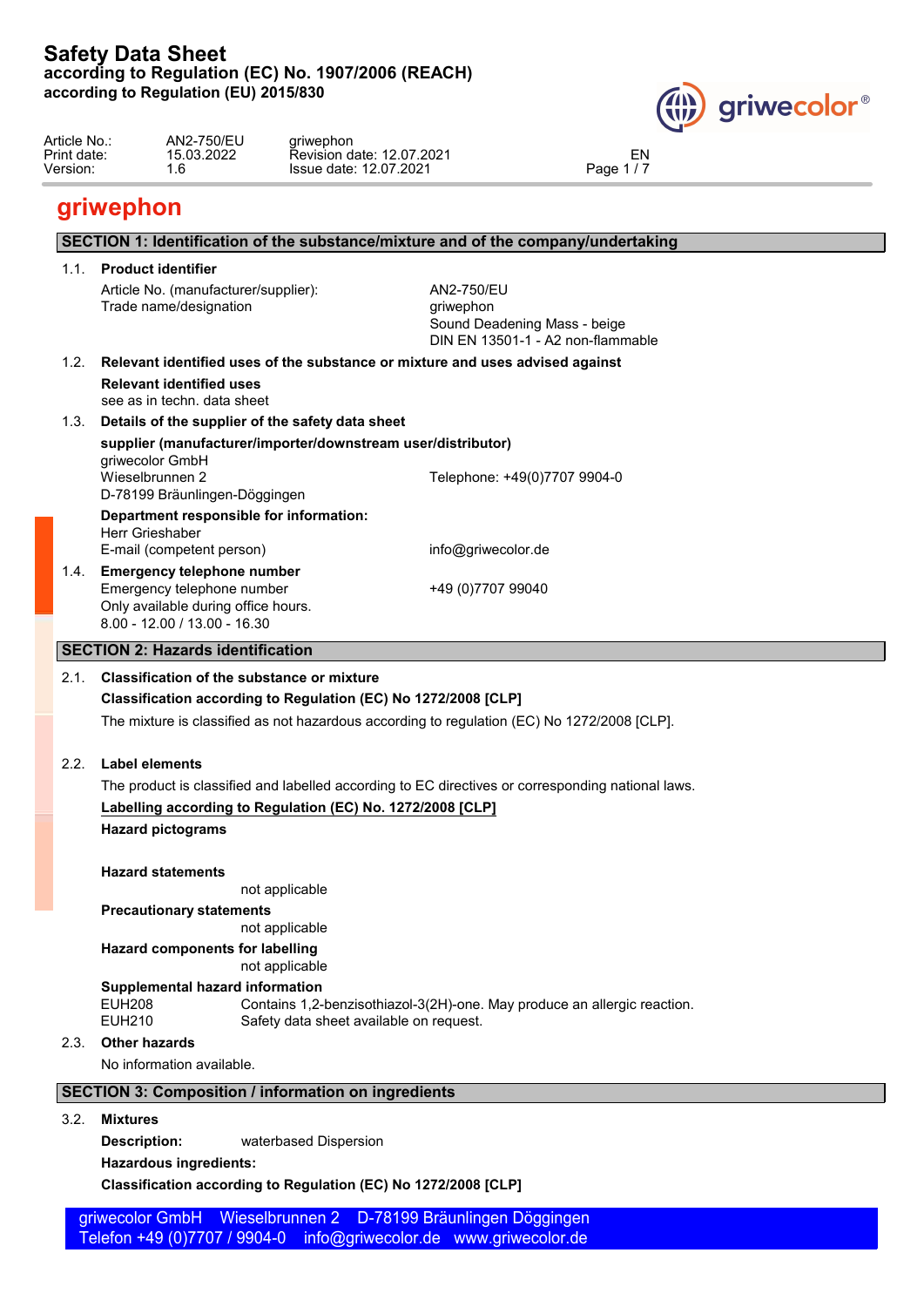

| Article No.: | AN2-750/EU | ariwephon                 |                          |  |
|--------------|------------|---------------------------|--------------------------|--|
| Print date:  | 15.03.2022 | Revision date: 12.07.2021 | EN                       |  |
| Version:     | $\ddotsc$  | Issue date: 12.07.2021    | $\sim$ $\sim$<br>Page 2, |  |
|              |            |                           |                          |  |

# **griwephon**

| EC No.           | <b>REACH No.</b>          |          |
|------------------|---------------------------|----------|
| <b>CAS No.</b>   | <b>Designation</b>        | weight-% |
| <b>Index No.</b> | classification: // Remark |          |

not applicable

### **Additional information**

Full text of classification: see section 16

### **SECTION 4: First aid measures**

### 4.1. **Description of first aid measures**

### **General information**

In all cases of doubt, or when symptoms persist, seek medical advice.

### **Following skin contact**

Take off immediately all contaminated clothing. After contact with skin, wash immediately with plenty of water and soap. Do not use solvents or thinners.

#### **After eye contact**

Rinse cautiously with water for several minutes. Remove contact lenses, if present and easy to do. Continue rinsing. Seek medical advice immediately.

#### **Following ingestion**

If swallowed, rinse mouth with water (only if the person is conscious). Seek medical advice immediately. Keep victim calm. Do NOT induce vomiting.

- 4.2. **Most important symptoms and effects, both acute and delayed** In all cases of doubt, or when symptoms persist, seek medical advice.
- 4.3. **Indication of any immediate medical attention and special treatment needed** First Aid, decontamination, treatment of symptoms.

### **SECTION 5: Firefighting measures**

5.1. **Extinguishing media**

The product itself does not burn.

### **Suitable extinguishing media**

alcohol resistant foam, carbon dioxide, Powder, spray mist, (water)

### **Unsuitable extinguishing media**

strong water jet

# 5.2. **Special hazards arising from the substance or mixture**

Dense black smoke occurs during fire. Inhaling hazardous decomposing products can cause serious health damage.

### 5.3. **Advice for firefighters**

Provide a conveniently located respiratory protective device.

### **Additional information**

Cool closed containers that are near the source of the fire. Do not allow water used to extinguish fire to enter drains, ground or waterways.

### **SECTION 6: Accidental release measures**

6.1. **Personal precautions, protective equipment and emergency procedures** Ventilate affected area. Do not breathe vapours.

### 6.2. **Environmental precautions**

Do not allow to enter into surface water or drains. If the product contaminates lakes, rivers or sewages, inform competent authorities in accordance with local regulations.

### 6.3. **Methods and material for containment and cleaning up**

Isolate leaked material using non-flammable absorption agent (e.g. sand, earth, vermiculit, diatomaceous earth) and collect it

 griwecolor GmbH Wieselbrunnen 2 D-78199 Bräunlingen Döggingen Telefon +49 (0)7707 / 9904-0 info@griwecolor.de www.griwecolor.de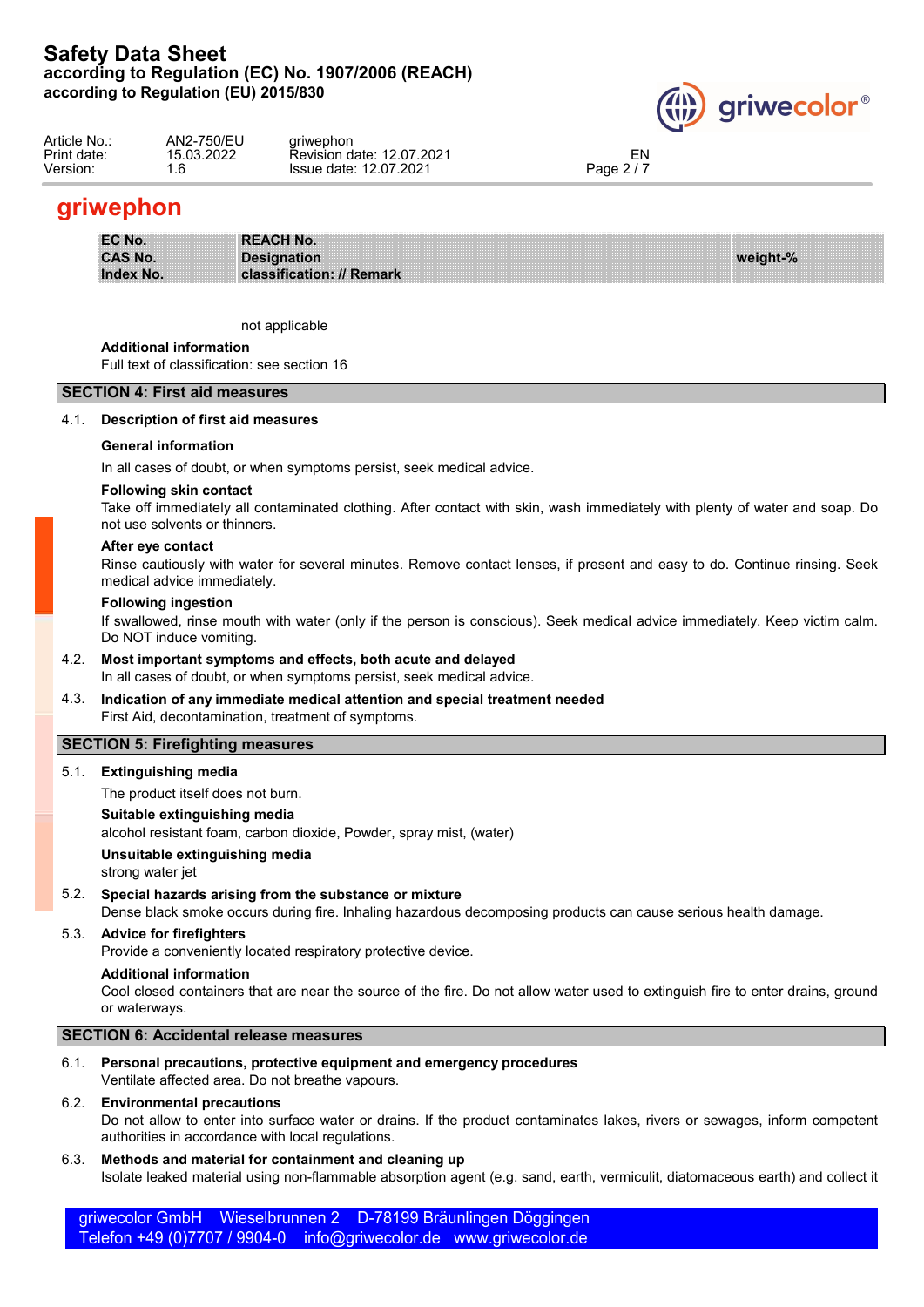

| Article No.: | AN2-750/EU       | ariwephon                 |          |  |
|--------------|------------------|---------------------------|----------|--|
| Print date:  | 15.03.2022       | Revision date: 12.07.2021 | EN       |  |
| Version:     | $\epsilon$<br>.o | Issue date: 12.07.2021    | Page 3/7 |  |

# **griwephon**

for disposal in appropriate containers in accordance with the local regulations (see section 13). Clean using cleansing agents. Do not use solvents.

### 6.4. **Reference to other sections**

Observe protective provisions (see section 7 and 8).

## **SECTION 7: Handling and storage**

### 7.1. **Precautions for safe handling**

### **Advices on safe handling**

Avoid contact with skin, eyes and clothes. Avoid respiration of swarf. When using do not eat, drink or smoke. Personal protection equipment: refer to section 8. Do not empty containers with pressure - no pressure vessel! Always keep in containers that correspond to the material of the original container. Follow the legal protection and safety regulations.

### 7.2. **Conditions for safe storage, including any incompatibilities**

### **Requirements for storage rooms and vessels**

Storage in accordance with the Ordinance on Industrial Safety and Health (BetrSiVO). Keep container tightly closed. Access only for authorised persons. Store carefully closed containers upright to prevent any leaks.

# **Hints on joint storage**

Not applicable.

### **Further information on storage conditions**

Take care of instructions on label. Store carefully closed containers upright to prevent any leaks. Store in a well-ventilated and dry room at temperatures between 5 °C and 25 °C. Protect from heat and direct sunlight.

### 7.3. **Specific end use(s)**

Observe technical data sheet.Observe instructions for use.

### **SECTION 8: Exposure controls/personal protection**

### 8.1. **Control parameters**

### **Occupational exposure limit values**

not applicable

### 8.2. **Exposure controls**

Provide good ventilation. This can be achieved with local or room suction. If this should not be sufficient to keep aerosol and solvent vapour concentration below the exposure limit values, a suitable respiratory protection must be used.

### **Personal protection equipment**

### **Respiratory protection**

If concentration of solvents is beyond the occupational exposure limit values, approved and suitable respiratory protection must be used. Use only respiratory protection equipment with CE-symbol including four digit test number.

### **Hand protection**

For prolonged or repeated handling the following glove material must be used: PVC (polyvinyl chloride)

Thickness of the glove material > 0,4 mm ; Breakthrough time: > 480 min.

Observe the instructions and details for use, storage, maintenance and replacement provided by the protective glove manufacturer. Penetration time of glove material depending on intensity and duration of exposure to skin. Recommended glove articles EN ISO 374

Barrier creams can help protecting exposed skin areas. In no case should they be used after contact.

### **Eye/face protection**

Wear closely fitting protective glasses in case of splashes. Recommended eye protection articles: Wear eye glasses with side protection according to EN 166.

### **Body protection**

Wear dust-resistant protective clothing.

### **Protective measures**

After contact clean skin thoroughly with water and soap or use appropriate cleanser.

### **Environmental exposure controls**

Do not allow to enter into surface water or drains. See section 7. No additional measures necessary.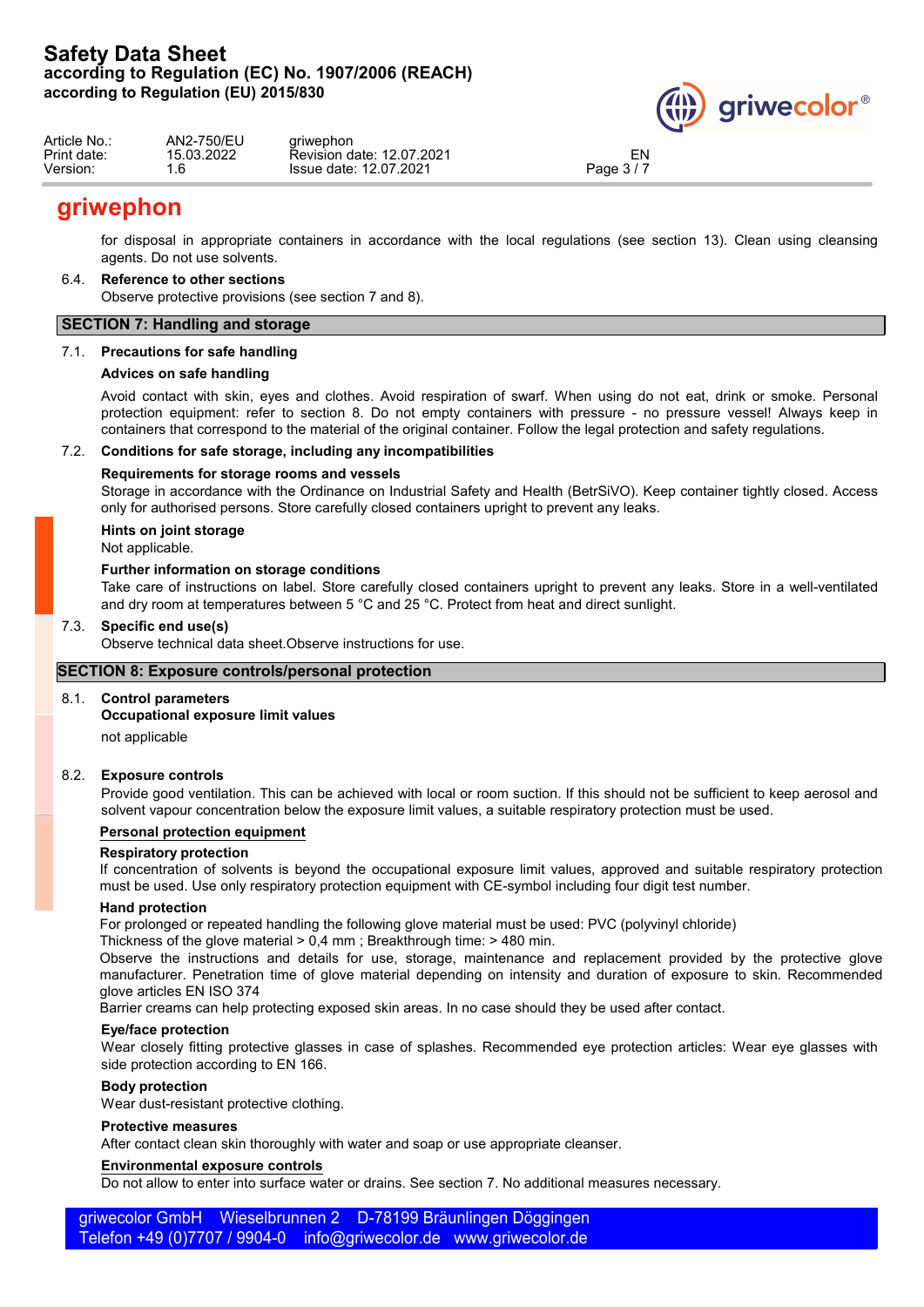

| AN2-750/EU<br>Article No.:<br>ariwephon<br>. .<br>Print date:<br>15.03.2022<br>EN<br>date: 12.07.2021 ن<br>Revision<br>date: 12.07.2021 ر<br>Version:<br>$\sim$<br>ാഹപ<br><b>Issue</b><br>6<br>$\mathbf{A}$<br>aue. |  |
|---------------------------------------------------------------------------------------------------------------------------------------------------------------------------------------------------------------------|--|
|---------------------------------------------------------------------------------------------------------------------------------------------------------------------------------------------------------------------|--|

# **griwephon**

# **SECTION 9: Physical and chemical properties**

# 9.1. **Information on basic physical and chemical properties**

| Appearance:                                                             |                          |
|-------------------------------------------------------------------------|--------------------------|
| <b>Physical state:</b><br>Colour:                                       | Liquid                   |
|                                                                         | refer to label           |
| Odour:                                                                  | characteristic           |
| <b>Odour threshold:</b>                                                 | not applicable           |
| pH at 20 °C:                                                            | not applicable           |
| Melting point/freezing point:                                           | not applicable           |
| Initial boiling point and boiling range:                                | 100 °C                   |
|                                                                         | Source: water            |
| Flash point:                                                            | Not applicable.          |
| <b>Evaporation rate:</b>                                                | not applicable           |
| flammability                                                            |                          |
| <b>Burning time:</b>                                                    | not applicable           |
| Upper/lower flammability or explosive limits:<br>Lower explosion limit: | not applicable           |
| <b>Upper explosion limit:</b>                                           | not applicable           |
| Vapour pressure at 20 °C:                                               | not applicable           |
| Vapour density:                                                         | not applicable           |
| <b>Relative density:</b>                                                |                          |
| Density at 20 °C:                                                       | $1,75$ g/cm <sup>3</sup> |
| Solubility(ies):                                                        |                          |
| Water solubility at 20 °C:                                              | miscible                 |
| Partition coefficient: n-octanol/water:                                 | see section 12           |
| Auto-ignition temperature:                                              | not applicable           |
| <b>Decomposition temperature:</b>                                       | not applicable           |
| Viscosity at °C:                                                        | 190-160dPas/Sp2/28°C     |
| <b>Explosive properties:</b>                                            | not applicable           |
| <b>Oxidising properties:</b>                                            | not applicable           |
| 9.2.<br><b>Other information</b>                                        |                          |
| solvent content:                                                        |                          |
| <b>Organic solvents:</b>                                                | 0,0 weight-%             |

# **SECTION 10: Stability and reactivity**

# 10.1. **Reactivity**

This material is considered to be non-reactive under normal use conditions.

### 10.2. **Chemical stability**

Stable when applying the recommended regulations for storage and handling. Further information on correct storage: refer to section 7.

# 10.3. **Possibility of hazardous reactions**

### Not applicable.

### 10.4. **Conditions to avoid**

Stable when applying the recommended regulations for storage and handling. Further information on correct storage: refer to section 7. Hazardous decomposition byproducts may form with exposure to high temperatures.

# 10.5. **Incompatible materials**

not applicable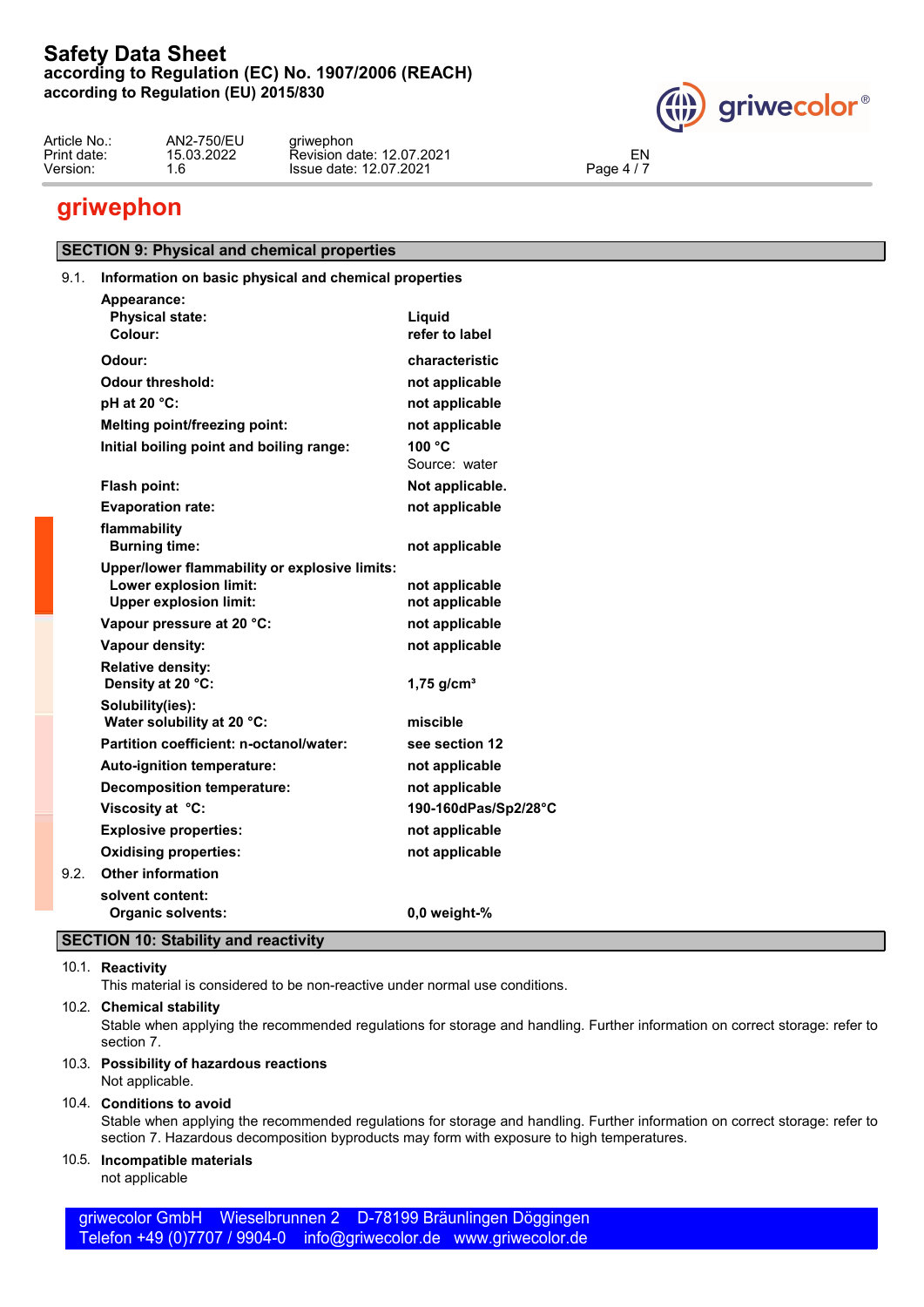

| Article No.:<br>Print date: | AN2-750/EU<br>15.03.2022 | ariwephon<br>Revision date: 12.07.2021 | EN        |  |
|-----------------------------|--------------------------|----------------------------------------|-----------|--|
| Version:                    | $\sim$<br>. ხ            | Issue date: 12.07.2021                 | Page $5/$ |  |

# **griwephon**

## 10.6. **Hazardous decomposition products**

Hazardous decomposition byproducts may form with exposure to high temperatures, e.g.: carbon dioxide, carbon monoxide, smoke, nitrogen oxides.

# **SECTION 11: Toxicological information**

Classification according to Regulation (EC) No 1272/2008 [CLP]

# 11.1. **Information on toxicological effects**

### **Acute toxicity**

Based on available data, the classification criteria are not met.

### **Skin corrosion/irritation; Serious eye damage/eye irritation**

Based on available data, the classification criteria are not met.

### **Respiratory or skin sensitisation**

Based on available data, the classification criteria are not met.

### **CMR effects (carcinogenicity, mutagenicity and toxicity for reproduction)**

Based on available data, the classification criteria are not met.

### **STOT-single exposure; STOT-repeated exposure**

Based on available data, the classification criteria are not met.

### **Aspiration hazard**

Based on available data, the classification criteria are not met.

### **Practical experience/human evidence**

Repeated or prolonged contact with the preparation may cause removal of natural fat from the skin resulting in non-allergic contact dermatitis and/or absorption through skin. Splashing may cause eye irritation and reversible damage.

### **Overall Assessment on CMR properties**

The ingredients in this mixture do not meet the criteria for classification as CMR category 1A or 1B according to CLP.

# **SECTION 12: Ecological information**

Classification according to Regulation (EC) No 1272/2008 [CLP] Do not allow to enter into surface water or drains.

### 12.1. **Toxicity**

Based on available data, the classification criteria are not met.

# **Long-term Ecotoxicity**

Toxicological data are not available.

# 12.2. **Persistence and degradability**

Toxicological data are not available.

# 12.3. **Bioaccumulative potential**

Toxicological data are not available.

### **Bioconcentration factor (BCF)**

Toxicological data are not available.

# 12.4. **Mobility in soil**

Toxicological data are not available.

# 12.5. **Results of PBT and vPvB assessment**

The substances in the mixture do not meet the PBT/vPvB criteria according to REACH, annex XIII.

# 12.6. **Other adverse effects**

No information available.

# **SECTION 13: Disposal considerations**

# 13.1. **Waste treatment methods**

# **Appropriate disposal / Product**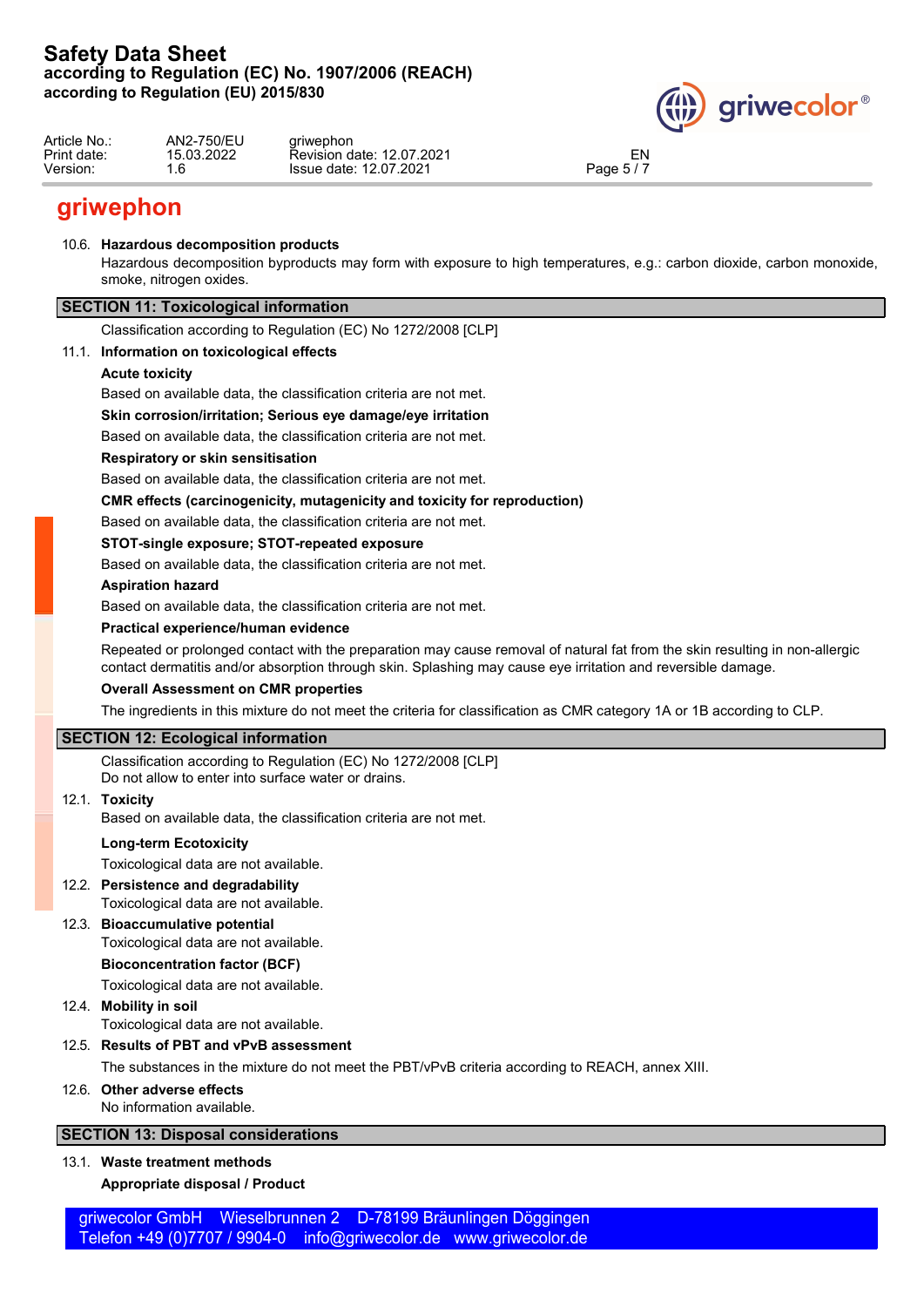

| Article No.:<br>Print date: | AN2-750/EU<br>15.03.2022 | ariwephon<br>Revision date: 12.07.2021 | EN                                  |  |
|-----------------------------|--------------------------|----------------------------------------|-------------------------------------|--|
| Version:                    | $\sim$<br>. ხ            | Issue date: 12.07.2021                 | Page 6 $/$ $\overline{\phantom{a}}$ |  |

# **griwephon**

### **Recommendation**

Do not allow to enter into surface water or drains. This material and its container must be disposed of in a safe way. Waste disposal according to directive 2008/98/EC, covering waste and dangerous waste.

### **List of proposed waste codes/waste designations in accordance with EWC**

080111\* Waste paint and varnish containing organic solvents or other dangerous substances

\*Hazardous waste according to Directive 2008/98/EC (waste framework directive).

### **Appropriate disposal / Package**

### **Recommendation**

Non-contaminated packages may be recycled. Vessels not properly emptied are special waste.

## **SECTION 14: Transport information**

**This mixture is not classified as dangerous according to international transport regulations (ADR/RID, IMDG, ICAO/IATA).**

**No dangerous good in sense of this transport regulation.**

14.1. **UN number**

|                                  | not applicable |
|----------------------------------|----------------|
| 14.2. UN proper shipping name    | not applicable |
| 14.3. Transport hazard class(es) |                |
|                                  | not applicable |
| 14.4. Packing group              | not applicable |
| 14.5. Environmental hazards      |                |
| Land transport (ADR/RID)         | not applicable |

Marine pollutant not applicable

## 14.6. **Special precautions for user**

Transport always in closed, upright and safe containers. Make sure that persons transporting the product know what to do in case of an accident or leakage.

Advices on safe handling: see parts 6 - 8

### **Further information**

**Land transport (ADR/RID)**

tunnel restriction code

### **Sea transport (IMDG)**

EmS-No. **not applicable** 

14.7. **Transport in bulk according to Annex II of Marpol and the IBC Code**

not applicable

# **SECTION 15: Regulatory information**

### 15.1. **Safety, health and environmental regulations/legislation specific for the substance or mixture**

### **EU legislation**

**Directive 2010/75/EU on industrial emissions [Industrial Emissions Directive]**

VOC-value (in g/L): 0,6

# **National regulations**

### **Restrictions of occupation**

Observe employment restrictions under the Maternity Protection Directive (92/85/EEC) for expectant or nursing mothers. Observe restrictions to employment for juvenils according to the 'juvenile work protection guideline' (94/33/EC).

### 15.2. **Chemical Safety Assessment**